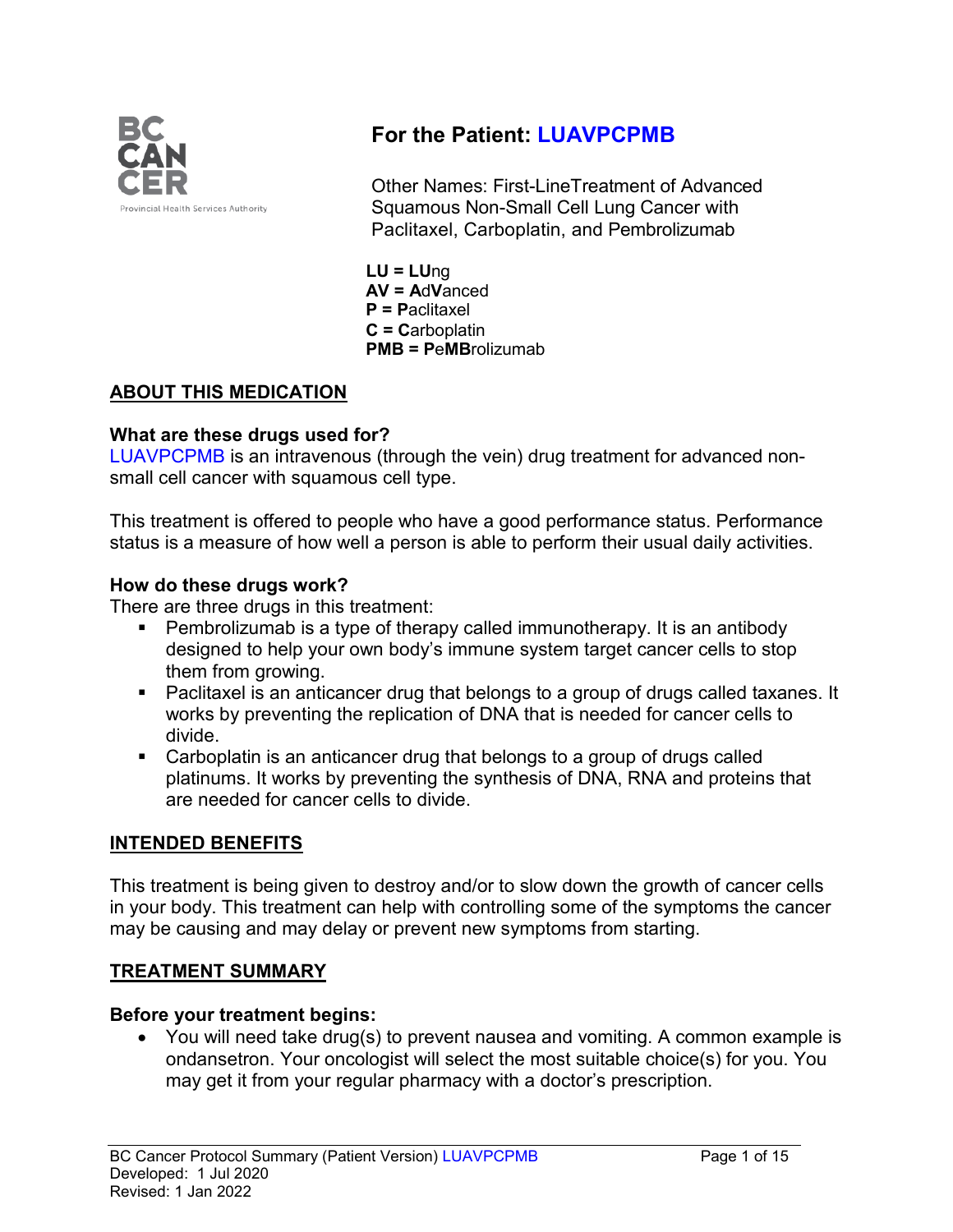### **How are these drugs given?**

- Your treatment plan consists of 4 cycles. Each cycle lasts 3 weeks (21 days).
- For each cycle, you will have the three drugs given to you intravenously (through the vein) on Day 1.
	- Pembrolizumab is given first. The infusion lasts about 30 minutes.
	- Paclitaxel is given next. The infusion lasts about 3 hours (180 minutes). You will also be given intravenous drugs before paclitaxel to help prevent allergic reactions.
	- Carboplatin is given last. The infusion lasts about 30 minutes.

## **What will happen while I am being treated?**

- A blood test is done within one month of starting treatment.
- A blood test is also done before Day 1 of each cycle.
- The dose and timing of your treatment may be changed based on your blood test results and/or other side effects.
- Your very first treatment will take longer than other treatments because a nurse will be reviewing the possible side effects of your treatment plan and will discuss with you how to manage them. *It is a good idea to bring someone with you to your first treatment appointment*.
- Please bring your anti-nausea drugs with you for each treatment. Your nurse will tell you when to take them. You may also need to take anti-nausea drugs at home after treatment. It is easier to prevent nausea and vomiting than to treat it once it happens, so follow directions closely.

## **LUAVPCPMB TREATMENT PROTOCOL**

**Start Date: \_\_\_\_\_\_\_\_\_\_\_\_\_\_\_\_\_\_\_\_\_\_\_\_\_\_\_\_**

#### **Cycle 1: Blood test before Day 1**

| Day 1         | Day 2     | Day 3     | Day 4     | Day 5     | Day 6         | Day 7     |
|---------------|-----------|-----------|-----------|-----------|---------------|-----------|
| Pembrolizumab | No        | <b>No</b> | No        | No        | <b>No</b>     | No        |
| Paclitaxel    | treatment | treatment | treatment | treatment | treatment     | treatment |
| Carboplatin   |           |           |           |           |               |           |
| Day 8         | Day 9     | Day 10    | Day 11    | Day 12    | Day 13        | Day 14    |
| <b>No</b>     | No        | <b>No</b> | No        | <b>No</b> | <b>No</b>     | <b>No</b> |
| treatment     | treatment | treatment | treatment | treatment | treatment     | treatment |
| Day 15        | Day 16    | Day 17    | Day 18    | Day 19    | <b>Day 20</b> | Day 21    |
| <b>No</b>     | No        | No        | No        | <b>No</b> | <b>No</b>     | No        |
| treatment     | treatment | treatment | treatment | treatment | treatment     | treatment |

## **This 21-day cycle will occur for a total of 4 times.**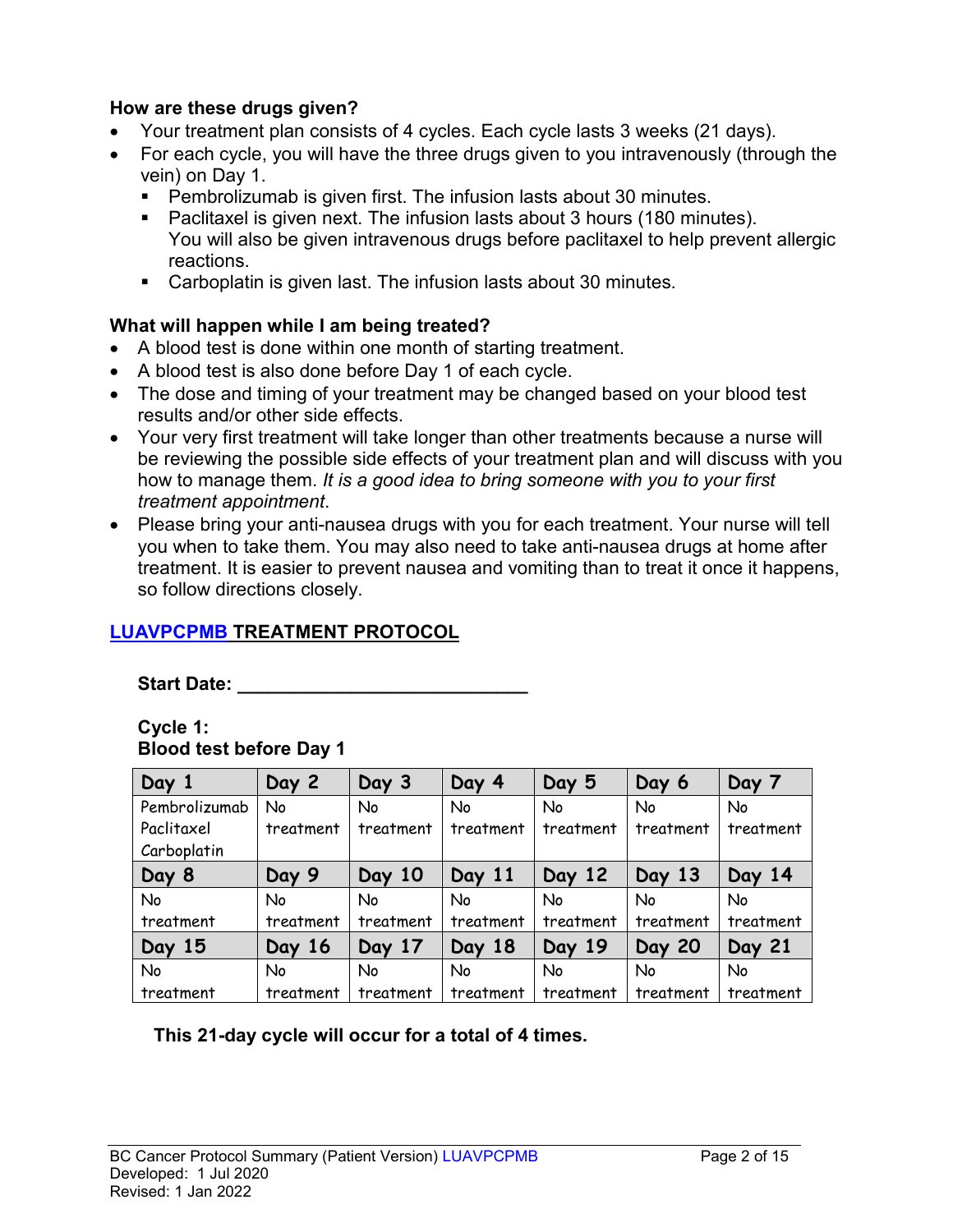## **OTHER INSTRUCTIONS**

#### *It is very important to report side effects immediately to your doctor. Do not manage side effects at home without first speaking with your doctor. Be aware that symptoms may be delayed and can develop months after your last dose.*

#### **What other drugs or foods can interact with LUAVPCPMB?**

- Other drugs may interact with this treatment. Check with your doctor or pharmacist before you start or stop taking any other drugs including all prescription and nonprescription medicines, steroids or other medicines that lower your immune response, vitamins, and herbal supplements.
- The drinking of alcohol (in small amounts) does not appear to affect the safety or usefulness of this treatment.

### **Other important things to know:**

- **Before you are given pembrolizumab**, talk to your doctor or pharmacist if you:
	- have an active condition where your immune system attacks your body (autoimmune disease), such as ulcerative colitis, Crohn's disease, lupus, rheumatoid arthritis or sarcoidosis.
	- **take other medicines that make your immune system weak. Examples of** these may include steroids, such as prednisone or dexamethasone.
	- had an organ transplant, such as a kidney transplant.
	- **have any other medical conditions.**
- This treatment may cause sterility in men and menopause in women. If you plan to have children, discuss this with your oncologist before starting treatment.
- This treatment may damage sperm and may cause harm to the baby if used during pregnancy. It is best to use birth control while you are undergoing treatment and for **4 months** after the last dose. Tell your doctor right away if you or your partner becomes pregnant. Do not breast feed during treatment.
- Tell all doctors including dentists you see that you are being treated with pembrolizumab, paclitaxel, and carboplatin before you receive treatment of any form.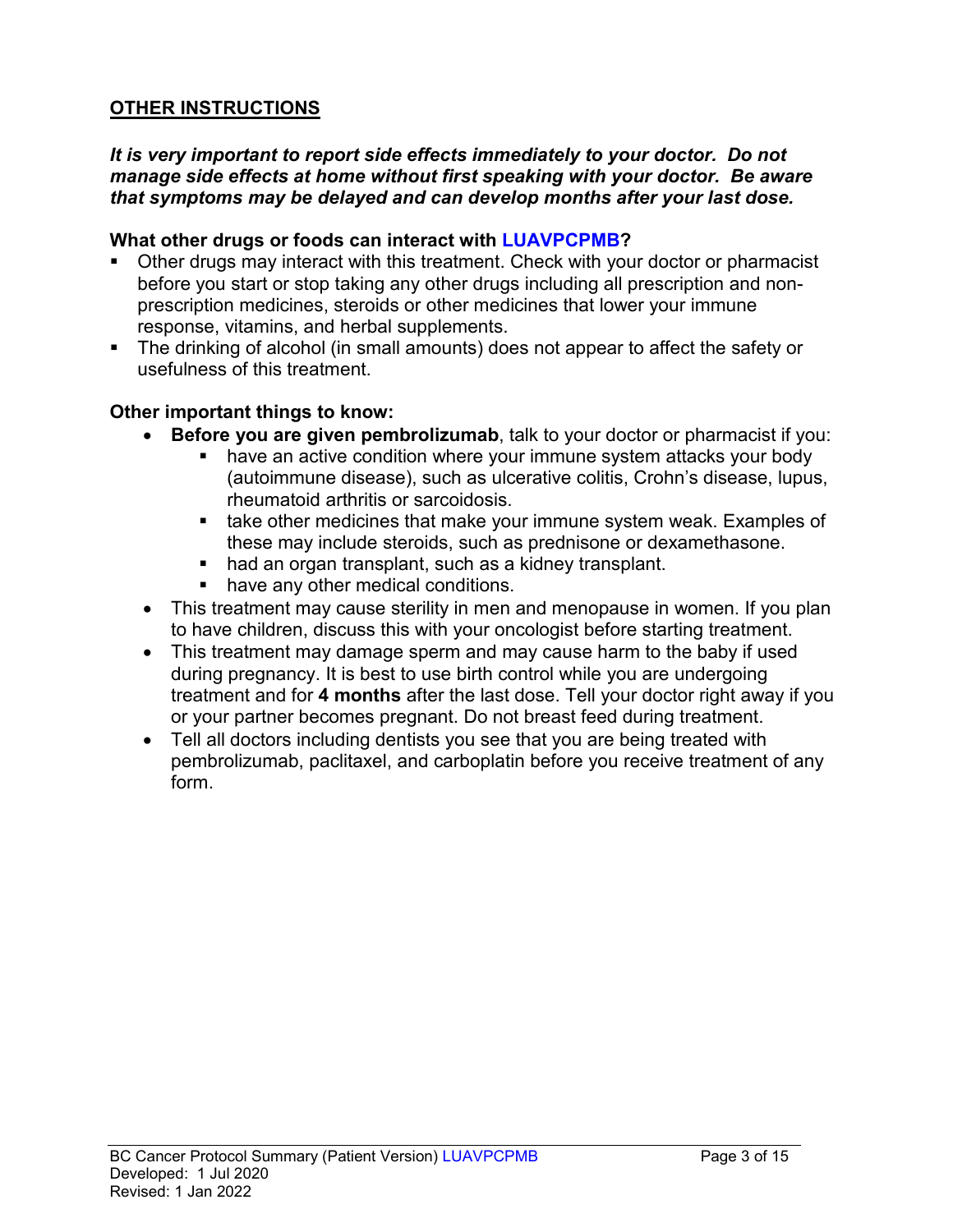## **SIDE EFFECTS AND WHAT TO DO ABOUT THEM**

## **Are there any risks?**

Unexpected and unlikely side effects can occur with any drug treatment. The ones listed below are particularly important for you to be aware of as they are directly related to the common actions of the drug in your treatment plan.

## **What is the most important information I should know about SERIOUS SIDE EFFECTS?**

- **Pembrolizumab may cause serious immune reactions against your own body (autoimmune) affecting many parts.**
- The following side effects were most frequently reported:
	- diarrhea
	- $\blacksquare$  itching, rash
	- $\blacksquare$  joint pain
	- **F** feeling tired
	- **feeling less hungry**
	- cough
- These side effects are most likely to begin during treatment; however, side effects can show up months after your last treatment with pembrolizumab.
- *Tell* your doctor as soon as possible if you have any of serious side effects listed in the table below or your symptoms get worse.
- **Do not try to treat or diagnose symptoms yourself**. Getting medical treatment right away may keep the problem from becoming more serious.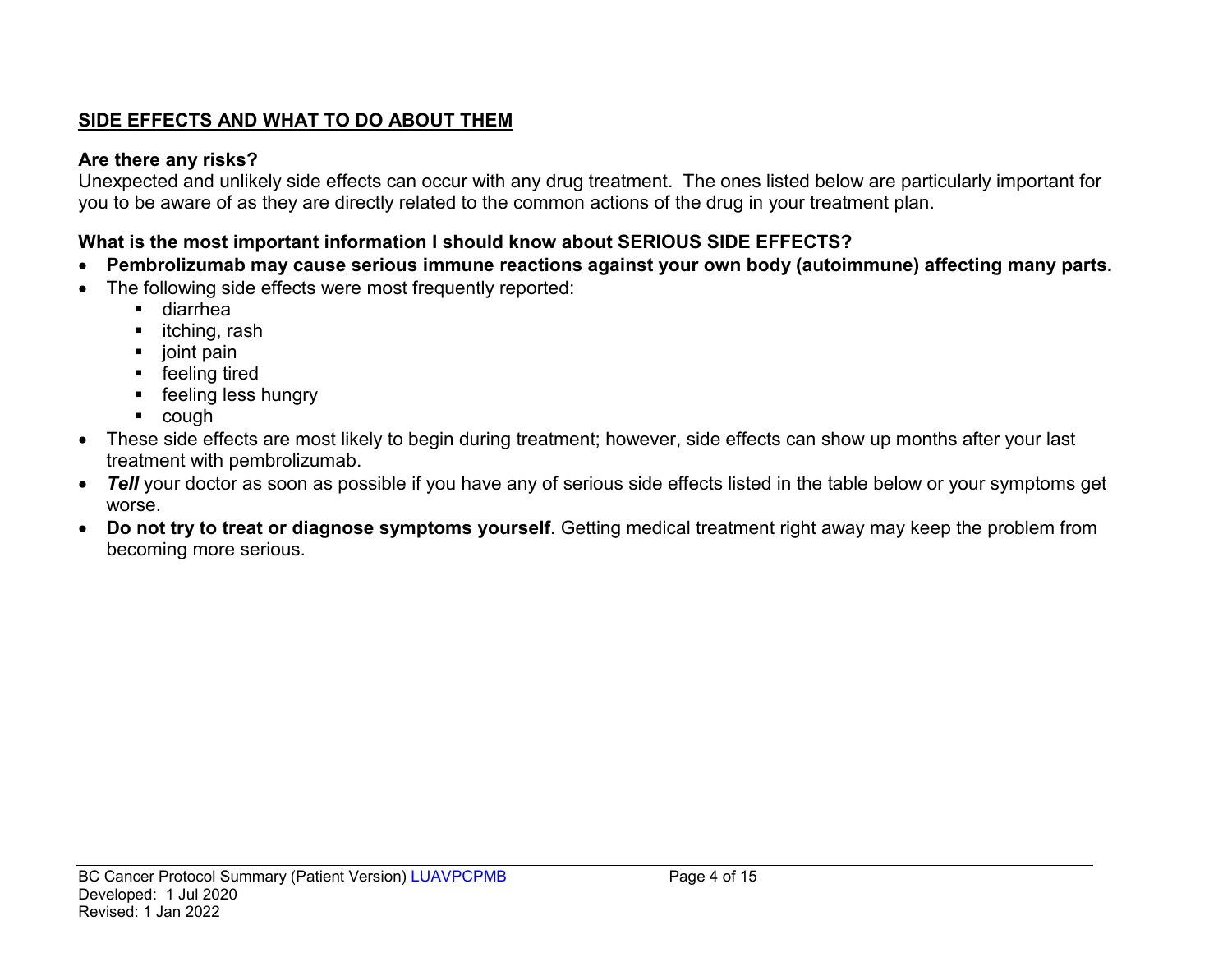## **Serious Side Effects Associated with Pembrolizumab**

| <b>SERIOUS SIDE EFFECTS</b>                                                             | How common is it?      |
|-----------------------------------------------------------------------------------------|------------------------|
| Inflammation of the intestines (colitis)                                                | Common                 |
| Symptoms may include:                                                                   |                        |
| diarrhea (loose stools) or more bowel movements than usual. Do not treat the diarrhea   | (less than 1 in 10 but |
| yourself.                                                                               | more than 1 in 100)    |
| blood or mucus in stools or dark, tarry, sticky stools                                  |                        |
| severe stomach pain (abdominal pain) or tenderness                                      |                        |
| Inflammation of the thyroid gland (hyperthyroidism, hypothyroidism)                     | Common                 |
| Symptoms may include:                                                                   |                        |
| rapid heart beat                                                                        | (less than 1 in 10 but |
| weight loss or gain                                                                     | more than 1 in 100)    |
| increased sweating<br>$\bullet$                                                         |                        |
| hair loss<br>$\bullet$                                                                  |                        |
| feeling cold<br>$\bullet$                                                               |                        |
| constipation or diarrhea                                                                |                        |
| your voice gets deeper<br>$\bullet$                                                     |                        |
| muscle aches                                                                            |                        |
| changes in sleep patterns                                                               |                        |
| Inflammation of the pituitary gland (hypophysitis, hypopituitarism, including secondary | Common                 |
| adrenal insufficiency)                                                                  |                        |
| Symptoms may include:                                                                   | (less than 1 in 10 but |
| weight loss                                                                             | more than 1 in 100)    |
| increased sweating, hot flashes<br>$\bullet$                                            |                        |
| hair loss (includes facial and pubic)<br>$\bullet$                                      |                        |
| feeling cold<br>$\bullet$                                                               |                        |
| headaches that will not go away or unusual headache<br>$\bullet$                        |                        |
| decreased sex drive<br>$\bullet$                                                        |                        |
| vision problems                                                                         |                        |
| excessive thirst and urination                                                          |                        |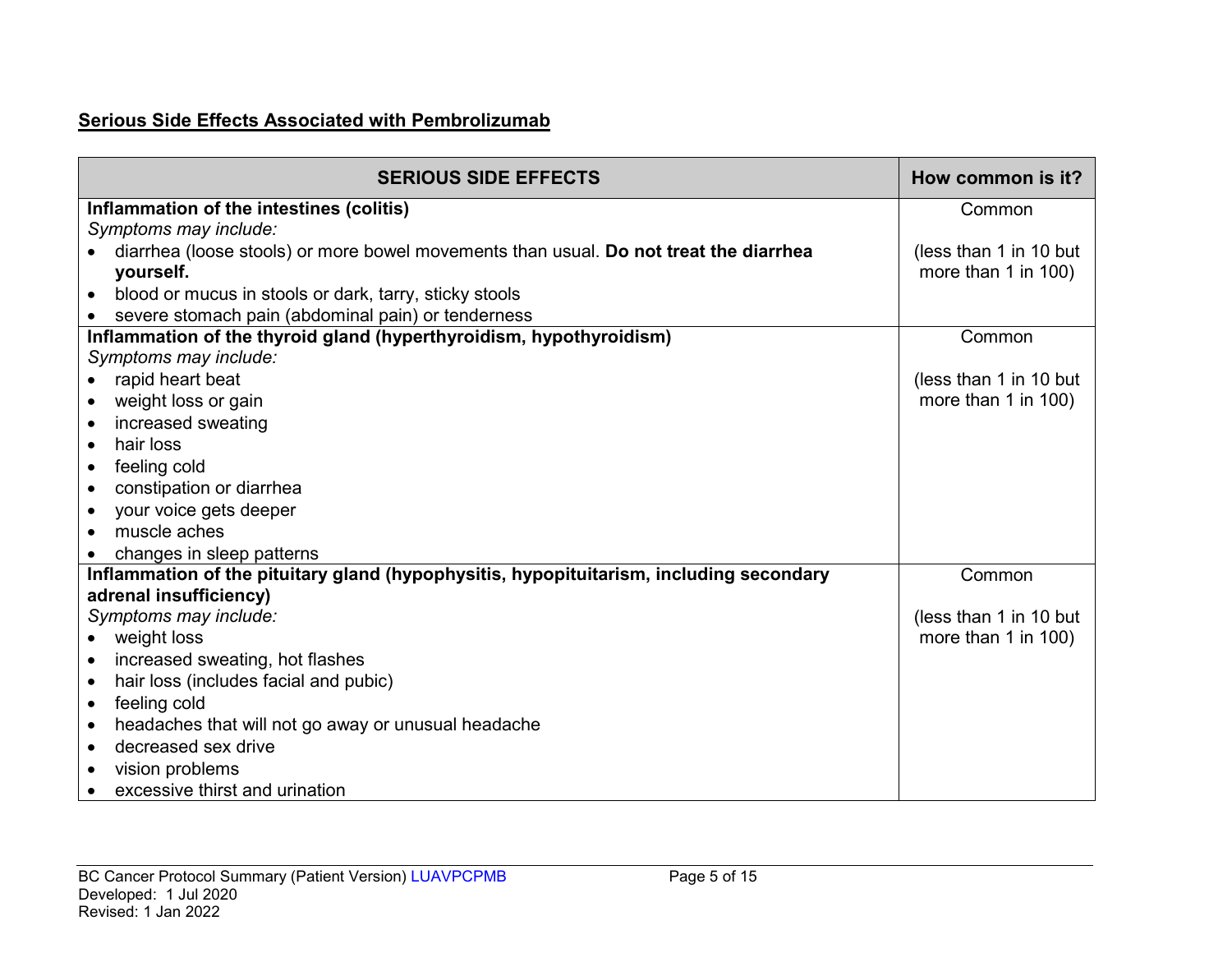| <b>SERIOUS SIDE EFFECTS</b>                                    | How common is it?         |
|----------------------------------------------------------------|---------------------------|
| Inflammation of the lungs (pneumonitis)                        | Common                    |
| Symptoms may include:                                          |                           |
| shortness of breath                                            | (less than 1 in 10 but    |
| chest pain                                                     | more than 1 in 100)       |
| coughing                                                       |                           |
| <b>Problems with muscles</b>                                   | Common                    |
| Symptoms may include:                                          |                           |
| back pain                                                      | (less than 1 in 10 but    |
| spasms                                                         | more than 1 in 100)       |
| weakness                                                       |                           |
| muscle pain                                                    |                           |
| <b>Skin problems</b>                                           | Common                    |
| Symptoms may include:                                          |                           |
| rash                                                           | (less than 1 in 10 but    |
| dry skin                                                       | more than 1 in 100)       |
| Problems in other organs (nervous system, eyes)                | Common                    |
| Symptoms may include:                                          |                           |
| tingling, numbness, lack of energy                             | (less than 1 in 10 but    |
| changes in eyesight                                            | more than 1 in 100)       |
| dizziness                                                      |                           |
| Inflammation of the liver (hepatitis)                          | Uncommon                  |
| Symptoms may include:<br>nausea or vomiting                    | (less than 1 in 100 but   |
| $\bullet$<br>loss of appetite                                  | more than 1 in 1000)      |
| $\bullet$<br>pain on the right side of your stomach            |                           |
| $\bullet$<br>yellowing of your skin or the whites of your eyes |                           |
| dark urine                                                     |                           |
| $\bullet$<br>bleeding or bruise more easily than normal        |                           |
| Inflammation of the kidneys (nephritis)                        | Uncommon                  |
| Symptoms may include:                                          |                           |
| changes in the amount or colour of your urine                  | (less than 1 in 100 but   |
|                                                                | more than $1$ in $1000$ ) |
|                                                                |                           |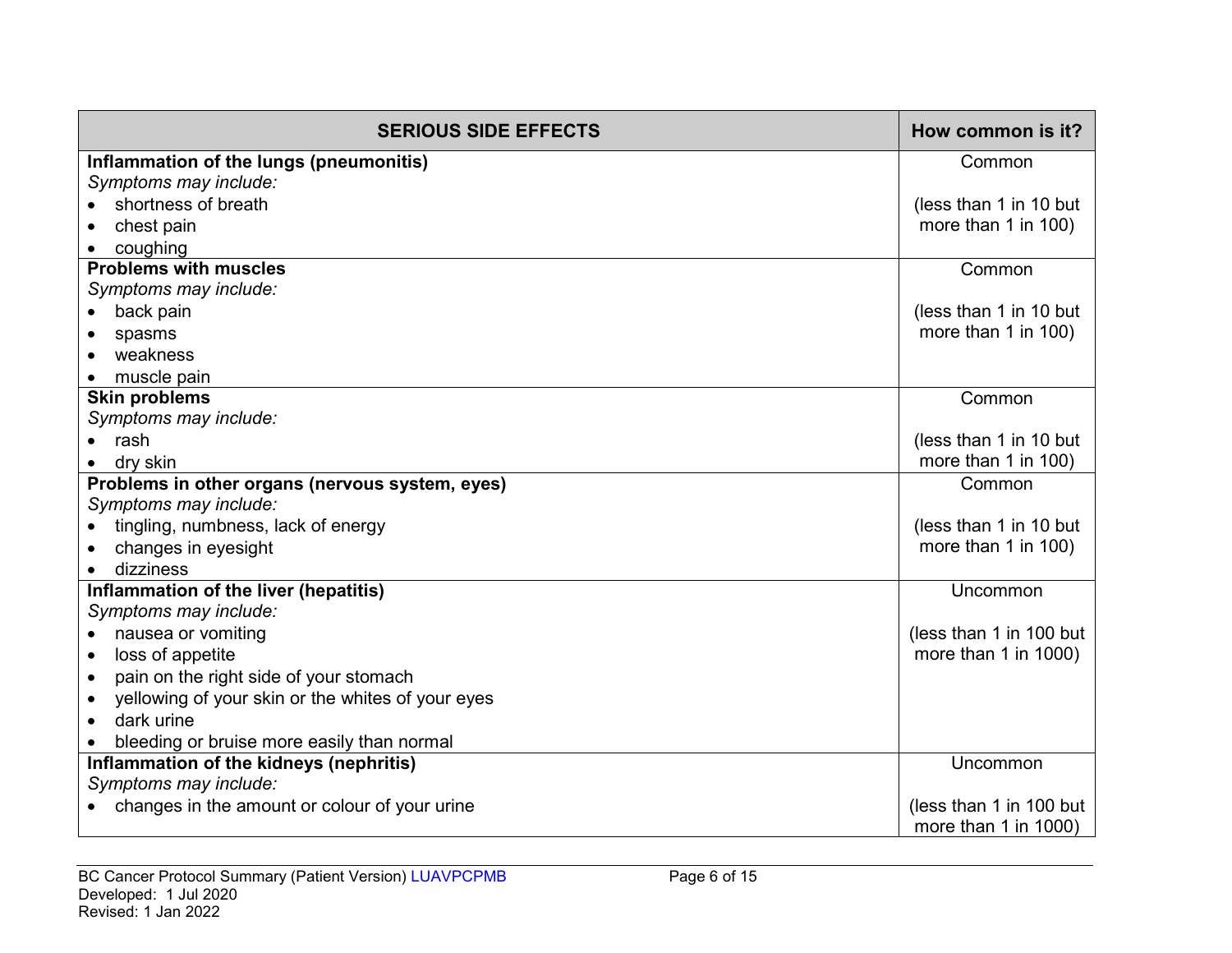| <b>SERIOUS SIDE EFFECTS</b>                     | How common is it?    |
|-------------------------------------------------|----------------------|
| Problems in the pancreas                        | Rare                 |
| Symptoms may include:                           |                      |
| abdominal pain                                  | (less than 1 in 1000 |
| nausea and vomiting                             | but more than 1 in   |
|                                                 | 10000)               |
| Blood sugar problems (type 1 diabetes mellitus) | Rare                 |
| Symptoms may include:                           |                      |
| hunger or thirst                                | (less than 1 in 1000 |
| a need to urinate more often                    | but more than 1 in   |
| weight loss                                     | 10000)               |
| <b>Infusion reactions</b>                       | Rare                 |
| Symptoms may include:                           |                      |
| shortness of breath                             | (less than 1 in 1000 |
| itching or rash                                 | but more than 1 in   |
| dizziness                                       | 10000)               |
| fever                                           |                      |
| wheezing                                        |                      |
| flushing                                        |                      |
| feeling like passing out                        |                      |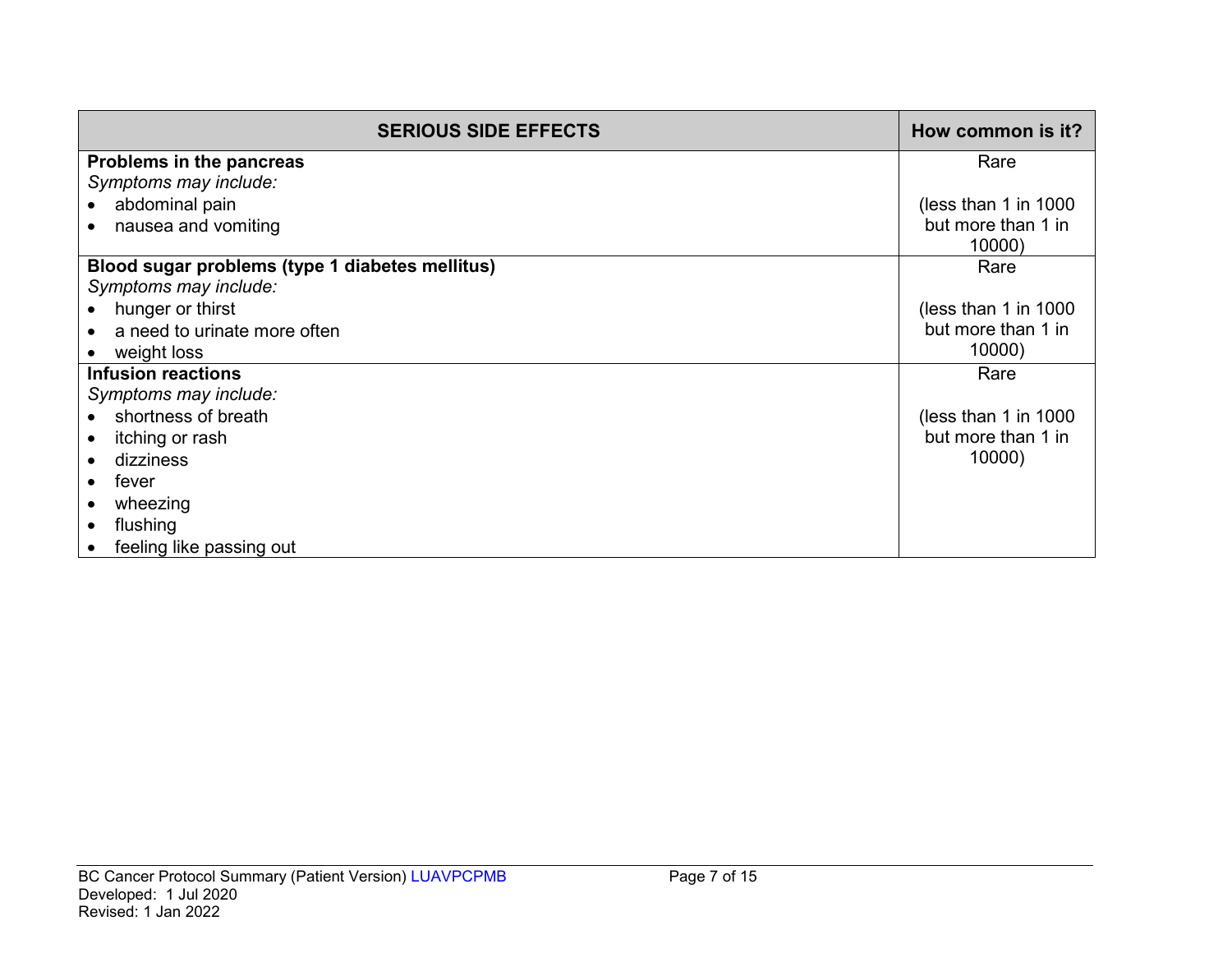## **Management of Other Side Effects**

| <b>OTHER SIDE EFFECTS</b>                                                                                                                                                                                                                                                                        | <b>How common</b><br>is it? | <b>MANAGEMENT</b>                                                                                                                                                                                                                                                                                                                                                                                                |
|--------------------------------------------------------------------------------------------------------------------------------------------------------------------------------------------------------------------------------------------------------------------------------------------------|-----------------------------|------------------------------------------------------------------------------------------------------------------------------------------------------------------------------------------------------------------------------------------------------------------------------------------------------------------------------------------------------------------------------------------------------------------|
| Your white blood cells will decrease<br>a few days after your treatment.<br>They usually return to normal in 2-3<br>weeks. White blood cells protect your<br>body by fighting bacteria (germs) that<br>cause infection. When they are low,<br>you are at greater risk of having an<br>infection. | Very Common                 | To help prevent infection:<br>Wash your hands often and always after using the<br>bathroom.<br>Take care of your skin and mouth by gently washing<br>regularly.<br>Avoid crowds and people who are sick.<br>Call your doctor <i>immediately</i> at the first sign of an<br>$\bullet$<br>infection such as fever (over 100°F or 38°C by an oral<br>thermometer), chills, cough or burning when you pass<br>urine. |
| Your platelets may decrease during<br>or after your treatment They will<br>return to normal after your last<br>treatment. Platelets help to make<br>your blood clot when you hurt<br>yourself. You may bruise or bleed<br>more easily than usual.                                                | <b>Very Common</b>          | To help prevent bleeding problems:<br>Try not to bruise, cut or burn yourself.<br>Clean your nose by blowing gently, do not pick your<br>nose.<br>Avoid constipation.<br>Brush your teeth gently with a soft toothbrush as your<br>gums may bleed more easily. Maintain good oral<br>hygiene.<br>Avoid taking ASA (e.g. ASPIRIN®) or Ibuprofen (e.g.<br>ADVIL®), unless prescribed by your doctor.               |
| <b>Tiredness</b> and lack of energy may<br>sometimes occur.                                                                                                                                                                                                                                      | <b>Very Common</b>          | Do not drive a car or operate machinery if you are feeling<br>$\bullet$<br>tired.<br>Try the ideas in Your Bank to Energy Savings: Helping<br>People with Cancer Handle Fatigue.*<br>If tiredness is persistent and you have other symptoms of<br>hepatitis or inflammation of glands, tell your doctor as<br>soon as possible. (see the table above for serious side<br>effects.)                               |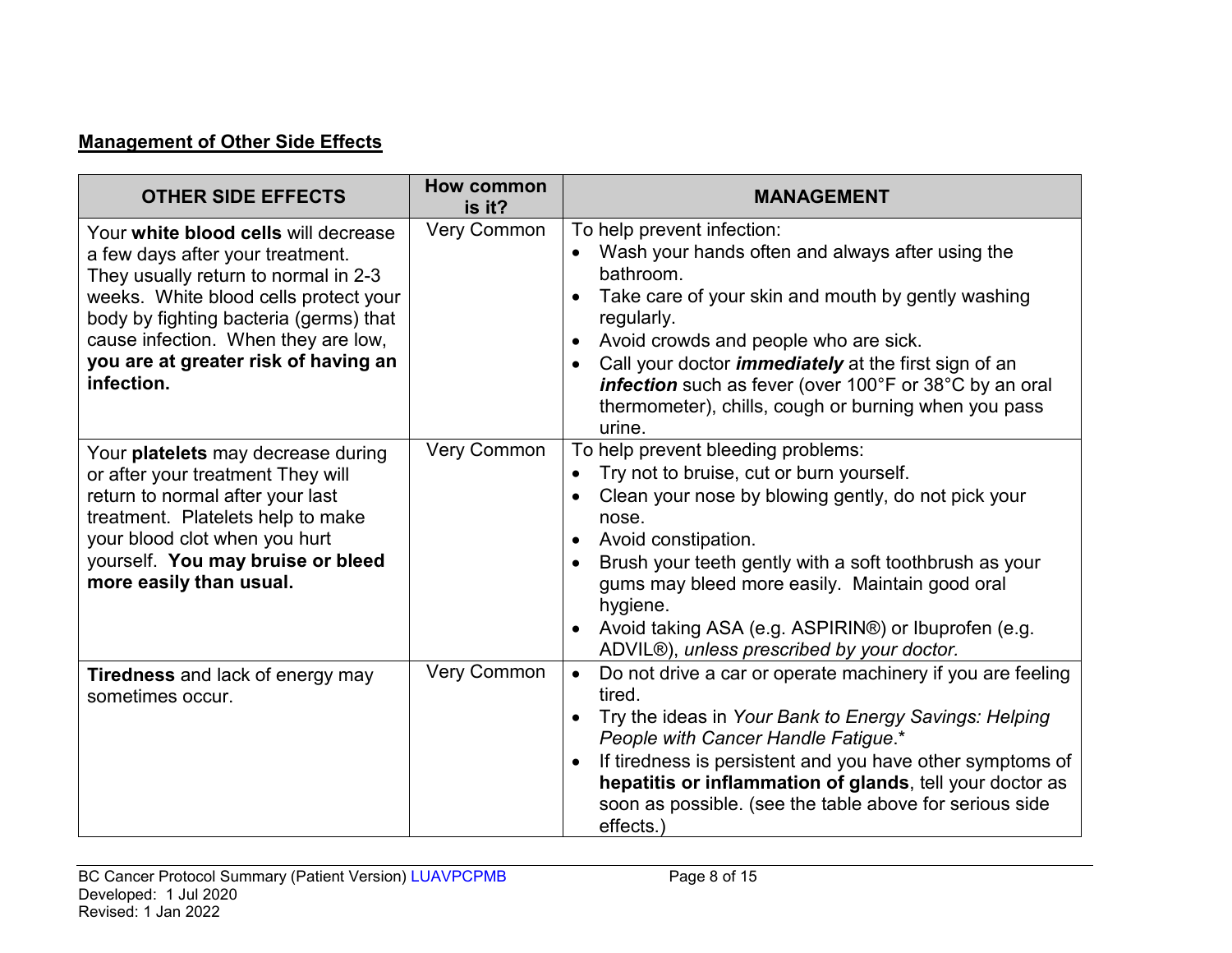| <b>OTHER SIDE EFFECTS</b>                                                                                                                                                                                                                                                                                                                             | <b>How common</b><br>is it? | <b>MANAGEMENT</b>                                                                                                                                                                                                                                                                                                                                                                                                                                                                                         |
|-------------------------------------------------------------------------------------------------------------------------------------------------------------------------------------------------------------------------------------------------------------------------------------------------------------------------------------------------------|-----------------------------|-----------------------------------------------------------------------------------------------------------------------------------------------------------------------------------------------------------------------------------------------------------------------------------------------------------------------------------------------------------------------------------------------------------------------------------------------------------------------------------------------------------|
| Loss of appetite and weight loss<br>sometimes occur.                                                                                                                                                                                                                                                                                                  | <b>Very Common</b>          | Try the ideas in Food Ideas to Help with Decreased<br>$\bullet$<br>Appetite.*<br>If loss of appetite is persistent and you have other<br>symptoms of hepatitis, tell your doctor as soon as<br>possible. (see the table above for serious side effects.)                                                                                                                                                                                                                                                  |
| Hair loss is common and may begin<br>within a few days or weeks of<br>treatment. Your hair may thin or you<br>may become totally bald. Your scalp<br>may feel tender. You may lose hair<br>on your face and body. Your hair will<br>grow back once your treatments are<br>over and sometimes between<br>treatments. Colour and texture may<br>change. | Very Common                 | Use a gentle shampoo and soft brush.<br>$\bullet$<br>Care should be taken with use of hair spray, bleaches,<br>dyes and perms.<br>Protect your scalp with a hat, scarf or wig in cold<br>weather. Some extended health plans will pay part of<br>the cost of a wig.<br>Cover your head or apply sunblock on sunny days.<br>Apply mineral oil to your scalp to reduce itching.<br>If you lose your eyelashes and eyebrows, protect your<br>eyes from dust and grit with a broad-rimmed hat and<br>glasses. |
| Allergic reactions to Paclitaxel often<br>occur. Signs of an allergic reaction<br>include flushing, rash, itching,<br>swelling and breathing problems.<br>These allergic reactions most often<br>occur during the first hour of<br>treatment.                                                                                                         | Common                      | Dexamethasone is used to prevent allergic reactions.<br>$\bullet$<br>You will be given dexamethasone before you receive<br>Paclitaxel.<br>You will also be given other drugs to help prevent an<br>allergic reaction. One may make you drowsy.<br>Your nurse will monitor you for any signs that you may<br>be developing an allergic reaction while receiving<br>Paclitaxel.<br>Tell your nurse or doctor <i>immediately</i> if you notice any<br>of the listed symptoms.                                |
| Paclitaxel contains alcohol and may<br>cause drowsiness.                                                                                                                                                                                                                                                                                              | Common                      | Do not drive a car or operate machinery soon after<br>$\bullet$<br>treatment.                                                                                                                                                                                                                                                                                                                                                                                                                             |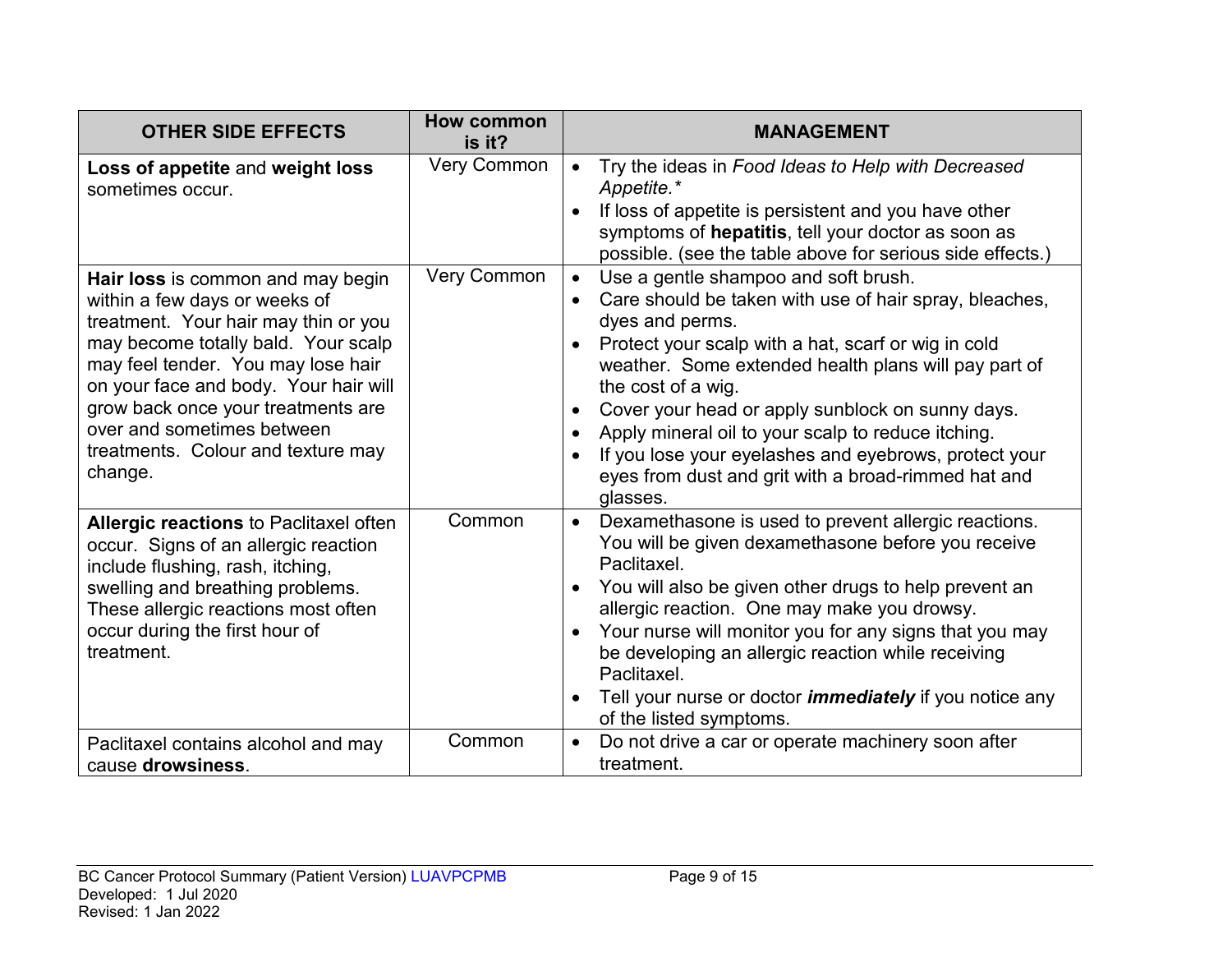| <b>OTHER SIDE EFFECTS</b>                                                                                                                                                            | <b>How common</b><br>is it? | <b>MANAGEMENT</b>                                                                                                                                                                                                                                                                                                                            |
|--------------------------------------------------------------------------------------------------------------------------------------------------------------------------------------|-----------------------------|----------------------------------------------------------------------------------------------------------------------------------------------------------------------------------------------------------------------------------------------------------------------------------------------------------------------------------------------|
| Fever may sometimes occur.                                                                                                                                                           | Common                      | Call your doctor <i>immediately</i> at the first sign of an<br>infection such as fever (over 100°F or 38°C by an oral<br>thermometer), chills, cough or burning when you pass<br>urine.<br>If you have other symptoms of colitis, tell your doctor as<br>soon as possible. (see the table above for serious side<br>effects.)                |
| Headache may sometimes occur.                                                                                                                                                        | Common                      | If headache is persistent and you have other symptoms<br>$\bullet$<br>of inflammation of glands, tell your doctor as soon as<br>possible. (see the table above for serious side effects.)                                                                                                                                                    |
| Muscle or joint pain may occur a<br>few days after your treatment.                                                                                                                   | Common                      | Tell your doctor as soon as possible. (see the table<br>$\bullet$<br>above for serious side effects.)                                                                                                                                                                                                                                        |
| <b>Numbness or tingling of the fingers</b><br>or toes may occur. This almost<br>always returns to normal, slowly,<br>once your treatments are over. This<br>may take several months. | Common                      | Be careful when handling items that are sharp, hot or<br>cold.<br>Tell your doctor at your next visit, especially if you have<br>trouble with buttons, writing, or picking up small objects.                                                                                                                                                 |
| Nausea and vomiting may occur<br>after your treatment and may last for<br>24 hours.                                                                                                  | Common                      | You will be given a prescription for anti-nausea drug(s) to<br>$\bullet$<br>take before your chemotherapy treatment and/or at<br>home. It is easier to prevent nausea than to treat it once<br>it has happened, so follow directions closely.<br>Eat and drink often in small amounts.<br>Try the ideas in "Food Choices to Control Nausea". |
| <b>Constipation may sometimes occur.</b>                                                                                                                                             | Common                      | Exercise if you can.<br>$\bullet$<br>Drink plenty of fluids.<br>Try ideas in Suggestions for Dealing with Constipation.*<br>If you have other symptoms of colitis, tell your doctor as<br>soon as possible. (see the table above for serious side<br>effects.)                                                                               |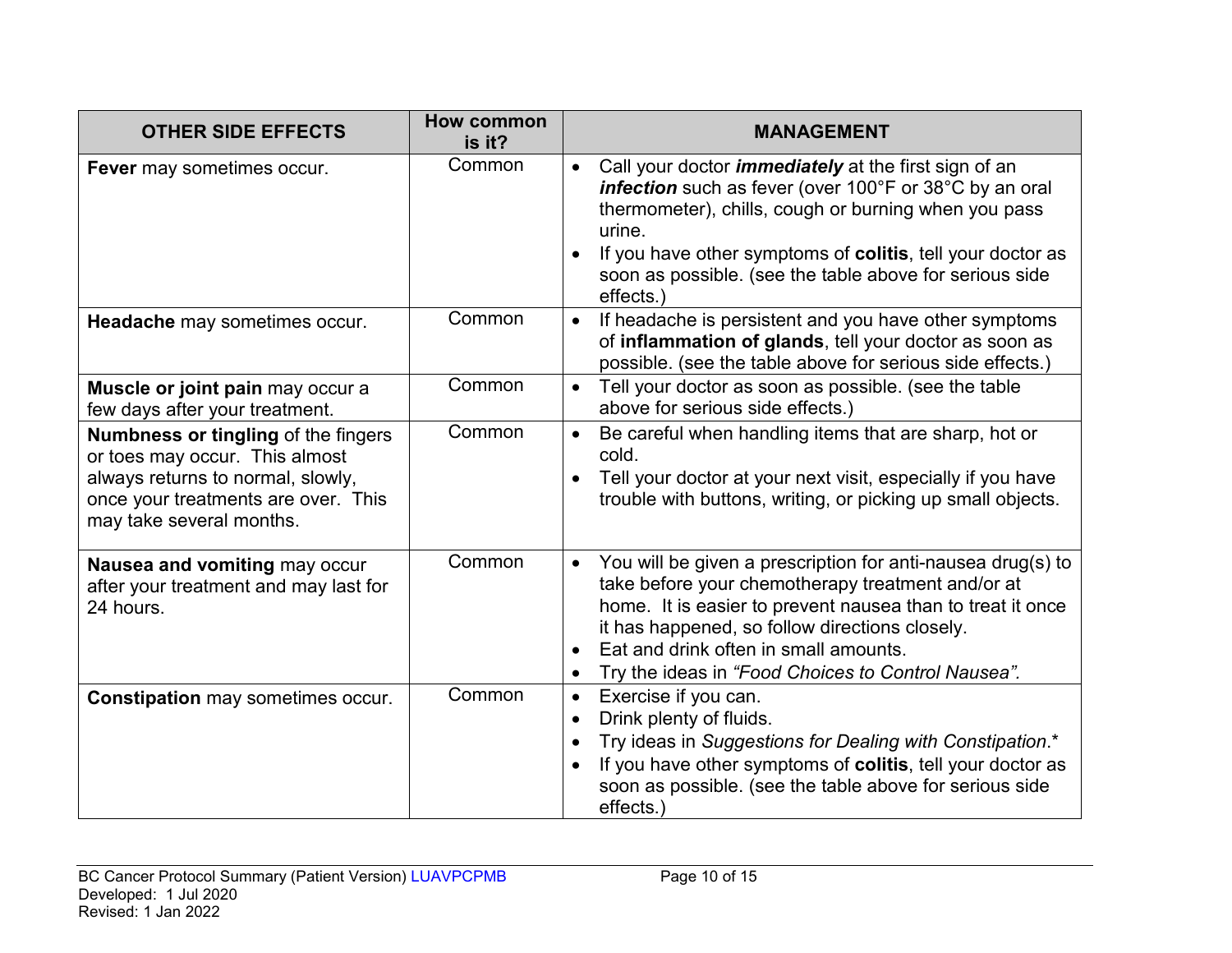| <b>OTHER SIDE EFFECTS</b>                                                                                                                                                                                           | <b>How common</b><br>is it? | <b>MANAGEMENT</b>                                                                                                                                                                                                                                                                                                                                                                                                                                                                                                                                           |
|---------------------------------------------------------------------------------------------------------------------------------------------------------------------------------------------------------------------|-----------------------------|-------------------------------------------------------------------------------------------------------------------------------------------------------------------------------------------------------------------------------------------------------------------------------------------------------------------------------------------------------------------------------------------------------------------------------------------------------------------------------------------------------------------------------------------------------------|
| <b>Sore mouth</b> may occur a few days<br>after treatment. Mouth sores can<br>occur on the tongue, the sides of the<br>mouth or in the throat. Mouth sores<br>or bleeding gums can lead to an<br>infection.         | <b>Uncommon</b>             | Brush your teeth gently after eating and at bedtime with a<br>$\bullet$<br>very soft toothbrush. If your gums bleed, use gauze<br>instead of a brush. Use baking soda instead of<br>toothpaste.<br>Make a mouthwash with $\frac{1}{2}$ teaspoon baking soda or salt<br>in 1 cup warm water and rinse several times a day.<br>Try soft, bland foods like puddings, milkshakes and<br>cream soups.<br>Avoid spicy, crunchy or acidic food, and very hot or cold<br>foods.<br>Call your doctor if you are having difficulty eating or<br>drinking due to pain. |
| <b>Swelling of hands, feet or lower legs</b><br>may occur if your body retains extra<br>fluid                                                                                                                       | <b>Uncommon</b>             | If swelling is a problem, elevate your feet when resting<br>Avoid tight clothing                                                                                                                                                                                                                                                                                                                                                                                                                                                                            |
| Pain or tenderness may occur<br>where the needle was placed in your<br>vein within 1-2 days after treatment.<br>This may extend all the way up the<br>arm. Sometimes pain may occur<br>where the cancer is located. | <b>Uncommon</b>             | Apply warm compresses or soak in warm water for 15-20<br>minutes several times a day.<br>See your doctor if the pain continues to bother you.                                                                                                                                                                                                                                                                                                                                                                                                               |
| Paclitaxel burns if it leaks under the<br>skin                                                                                                                                                                      | <b>Very Rare</b>            | Tell your nurse <i>immediately</i> if you feel pain, burning,<br>$\bullet$<br>stinging, or any other change while the drug is being<br>given.                                                                                                                                                                                                                                                                                                                                                                                                               |

**\*Please ask your oncologist or pharmacist for a copy.**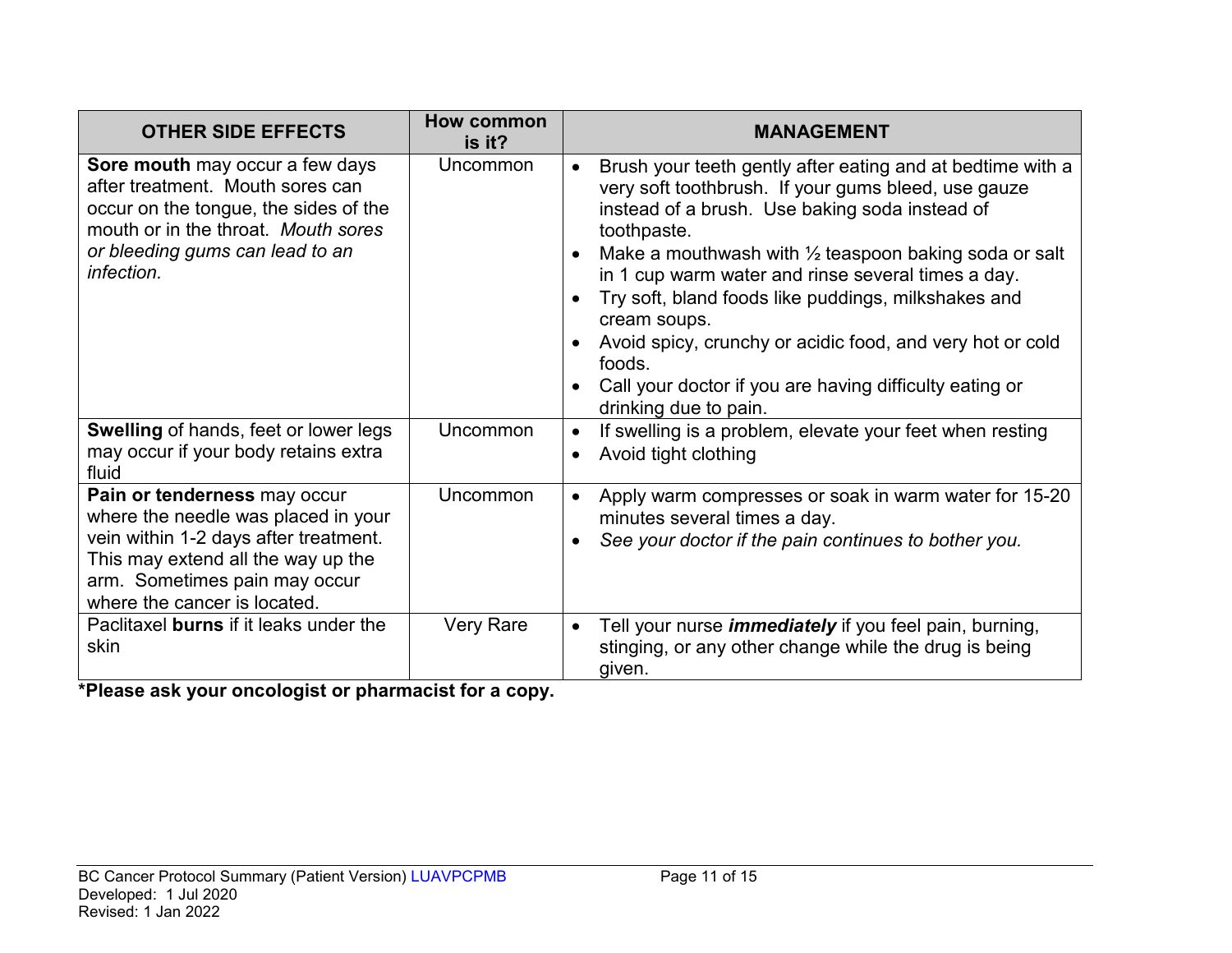**If you experience symptoms or changes in your body that have not been described above but worry you, or in any symptoms are severe, contact:**

 **\_\_\_\_\_\_\_\_\_\_\_\_\_\_\_\_\_\_\_\_\_\_\_\_ at telephone number:\_\_\_\_\_\_\_\_\_\_\_\_\_\_\_\_\_\_\_**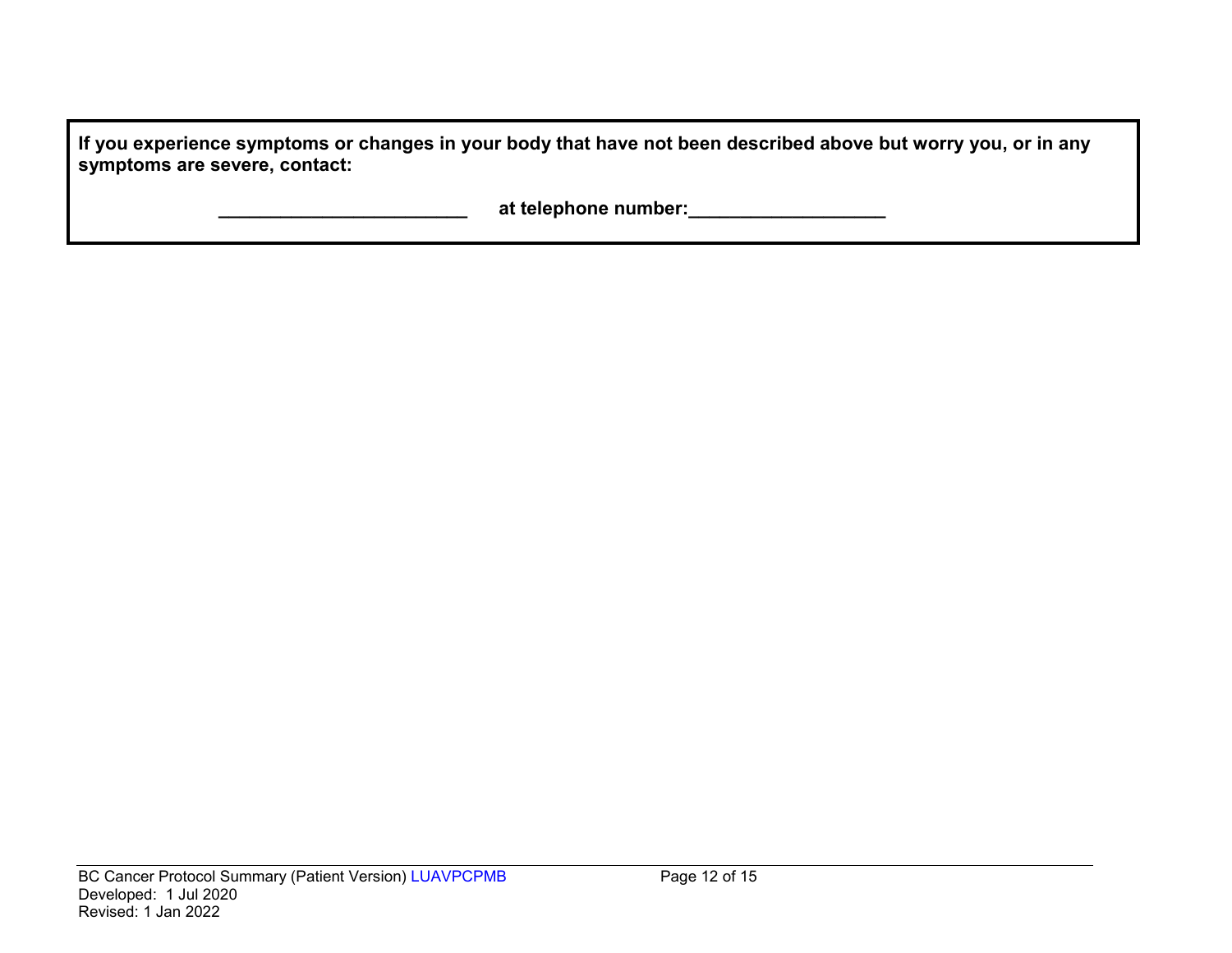| BС<br><b>MEDICAL</b><br>CAN<br><b>ALERT</b><br>CER<br><b>Provincial Health Services Authority</b><br><b>NAME</b>                                                    | SEVERE IMMUNE-MEDIATED ADVERSE REACTIONS<br>Including enterocolitis, intestinal perforation, hepatitis,<br>dermatitis<br>including toxic epidermal)<br>necrolysis),<br>neuropathy, endocrinopathy, pneumonitis,<br>myositis,<br>myocarditis and toxicities in other organ systems. Duration<br>of risk after treatment is unknown. |
|---------------------------------------------------------------------------------------------------------------------------------------------------------------------|------------------------------------------------------------------------------------------------------------------------------------------------------------------------------------------------------------------------------------------------------------------------------------------------------------------------------------|
| has received<br>CHECKPOINT INHIBITOR IMMUNOTHERAPY:<br>Immune-Mediated Adverse Reactions<br>ALWAYS CARRY THIS CARD AND SHOW TO<br>PHYSICIANS INCLUDING ANESTHETISTS | FOR MORE INFORMATION:<br>www.bccancer.bc.ca/health-professionals/professional-resources/cancer-drug-manual<br>Rev Aug 2018                                                                                                                                                                                                         |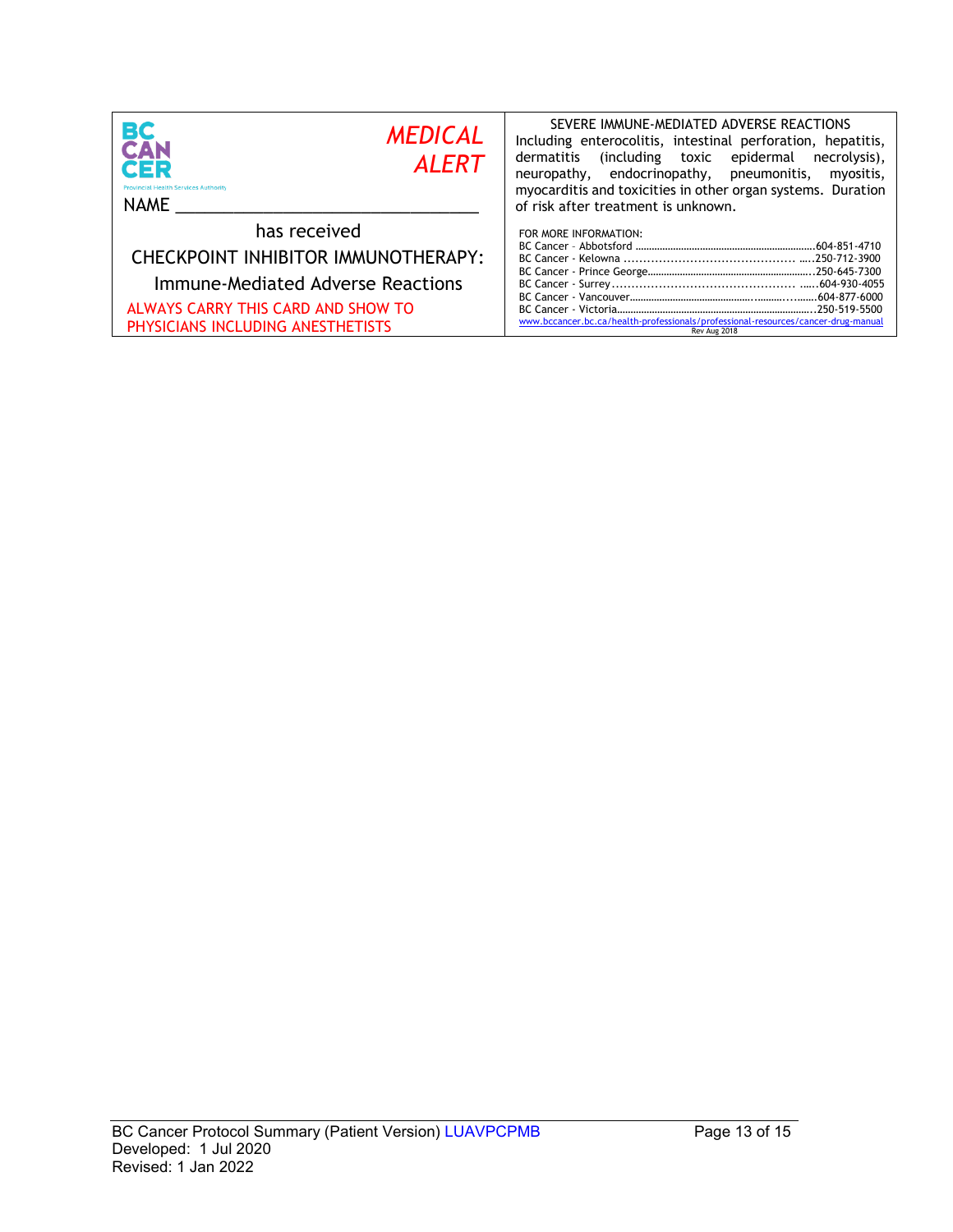| To Whom It May Concern:                                                  |                                                                                                                                                                                                                                                                                |
|--------------------------------------------------------------------------|--------------------------------------------------------------------------------------------------------------------------------------------------------------------------------------------------------------------------------------------------------------------------------|
|                                                                          |                                                                                                                                                                                                                                                                                |
|                                                                          |                                                                                                                                                                                                                                                                                |
|                                                                          | Medical Oncologist New York and Service Contract of the Contract of the Contract of the Contract of the Contract of the Contract of the Contract of the Contract of the Contract of the Contract of the Contract of the Contra                                                 |
|                                                                          |                                                                                                                                                                                                                                                                                |
|                                                                          |                                                                                                                                                                                                                                                                                |
|                                                                          | This patient is receiving immunotherapy at the BC Cancer and is at risk of immune-related<br>toxicities which may be life threatening and require urgent management.                                                                                                           |
|                                                                          | Immunotherapy toxicities are different from those encountered with standard chemotherapy                                                                                                                                                                                       |
|                                                                          | or targeted therapies. The immune system may become dysregulated during immunotherapy                                                                                                                                                                                          |
|                                                                          | treatment, leading to symptoms and findings which mimic autoimmune disorders. Adverse<br>events can occur during or following treatment and can be life threatening. Any organ system                                                                                          |
| in the body is at risk including, but not limited to:                    |                                                                                                                                                                                                                                                                                |
| Lungs (pneumonitis, pleuritis, sarcoidosis)                              |                                                                                                                                                                                                                                                                                |
| Gastrointestinal (colitis, ileitis, pancreatitis)                        |                                                                                                                                                                                                                                                                                |
| Liver (hepatitis)<br>Skin (rash, Stevens-Johnson syndrome)               |                                                                                                                                                                                                                                                                                |
|                                                                          | Endocrine (hypophysitis, adrenal insufficiency, hypo/hyperthyroidism, type 1 diabetes mellitus)                                                                                                                                                                                |
| Renal (interstitial nephritis)                                           |                                                                                                                                                                                                                                                                                |
|                                                                          | Blood (hemolytic anemia, thrombocytopenia, neutropenia)<br>Neurologic (encephalitis, Guillain-Barré syndrome, meningitis, myasthenia gravis, neuropathy)                                                                                                                       |
| Musculoskeletal (myositis, arthritis)                                    |                                                                                                                                                                                                                                                                                |
| Cardiovascular (pericarditis, myocarditis, vasculitis)                   | Ophthalmologic (uveitis, scleritis, episcleritis, conjunctivitis, retinitis)                                                                                                                                                                                                   |
|                                                                          | Management of immune-related toxicities necessitates prompt coordination with a medical<br>oncologist with initiation of high dose corticosteroids, and may require referral to the<br>appropriate subspecialty. If you suspect your patient is presenting with immune-related |
|                                                                          | toxicity, please contact the patient's medical oncologist directly or if after hours contact the                                                                                                                                                                               |
|                                                                          | on-call physician, or as per your local centre's process (next page). Additional information on<br>immunotherapy toxicity treatment algorithms is located at the end of the above posted                                                                                       |
| protocol at www.bccancer.bc.ca.                                          |                                                                                                                                                                                                                                                                                |
|                                                                          |                                                                                                                                                                                                                                                                                |
|                                                                          | 1/2                                                                                                                                                                                                                                                                            |
| BC Cancer Systemic Therapy Program<br>Developed: 28 Nov 2017<br>Revised: |                                                                                                                                                                                                                                                                                |